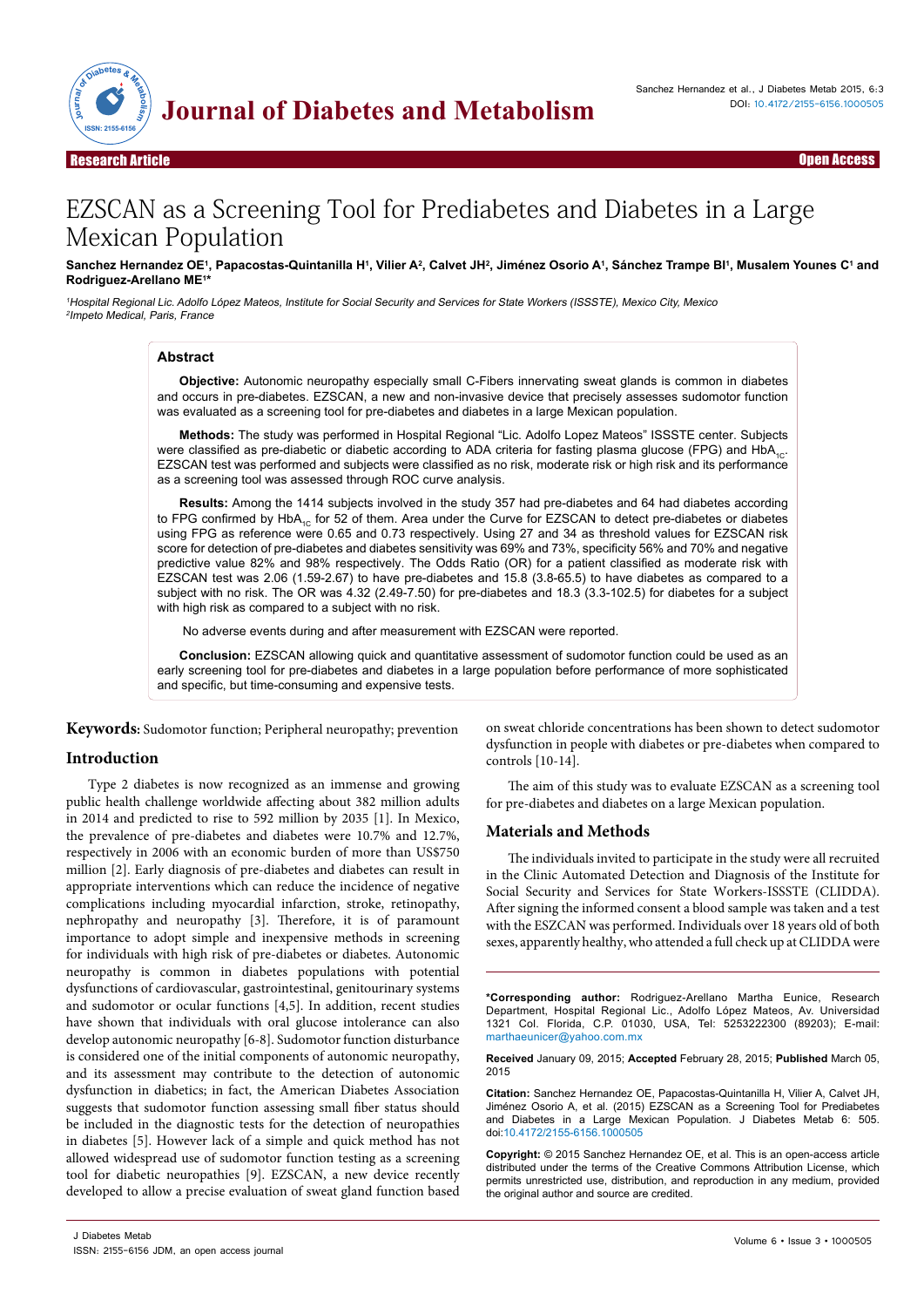Page 2 of 4

included. Individuals with a diagnosis of diabetes, chronic degenerative diseases, cancer, pregnant women and individuals with amputations were excluded. The protocol was approved by the committee of research and research ethics committee for the Hospital Regional "Lic. Adolfo Lopez Mateos" with registration number 226.2013.

#### **Laboratory measurements**

Fasting plasma glucose (FPG) was measured using the glucose oxidase method on an autoanalyser (Miura 200). Triglycerides (TG), and high-density lipoprotein cholesterol (HDL-C) were measured using chemiluminescence methods on the autoanalyser (Miura 200). The HbA1c level was measured by Immuno-turbidimetric Test Particle Enhanced (Fully-automated Clinical Chemistry Analyzer Miura 200, logotech-ise)

Prediabetes and diabetes were defined by FPG according to ADA criteria (FPG between 100 and 125 mg/dL for prediabetes and ≥126 mg/dL for diabetes) [15].

## **Measurement of sweat function**

EZSCAN is a patented device designed to perform a precise evaluation of sweat gland function based on an electrochemical reaction between sweat chloride and stainless-steel electrodes on which a low Direct Current (DC) is applied and has been described previously [16-19]. It's a dynamic method based on stimulation of sweat glands by the low-level voltage, allowing evidence of sweat dysfunction not detectable under physiological conditions. The device consists of two sets of electrodes for the feet and hands which are connected to a computer for recording and data management (Figure 1). This is a non-invasive test lasting approximately two minutes, during which four combinations of 15 different low DC voltages are applied. No subject preparation such as fasting is required for this test. The subject places their dry, clean palms of the hands and soles of the feet on the electrodes. The device measures the Electrochemical Skin Conductance (ESC) of the hands and feet (right and left sides) using the ratio of the current measured over the constant power applied, expressed in microSiemens (µS). A risk score for prediabetes or diabetes is calculated from these conductances and additional biometric data (age and BMI): no risk ( $\leq$  25), moderate risk (25-50) and high risk scores ( $>$ 50). These threshold values were issued from previous clinical studies. To improve understanding of the results by the patient a color code for each risk category is used (green for no risk, yellow for moderate risk and orange for high risk).

# **Statistical analyses**

Results for quantitative variables are shown as means ± SD. Quantitative variables were globally compared using ANOVA analysis. As a rule, a p-value <0.05 was regarded as statistically significant. EZSCAN performance was assessed using Receiver Operating Curve (ROC) Analysis with calculation of the Area Under the Curve (AUC). Odds ratios were calculated using logistic regression adjusted for gender. The data management and statistical analysis were done using SAS version 9.4 and R version 2.13.1 [20].

## **Results**

Among the 1414 subjects involved in the study 357 had prediabetes and 64 had diabetes (among them 52 were confirmed by  $HbA_1C$ ≥ 6.5%). Demographic data of the population are displayed in the table. EZSCAN score values were higher in subjects with prediabetes and diabetes as compared to subjects with normal glucose tolerance. Performance of EZSCAN to detect pre-diabetes and diabetes using

FPG as reference is displayed in Figure 2. AUC for  $HbA_{1C}$  were 0.68 for pre-diabetes and 0.92 for diabetes. Using 27 as a threshold value for EZSCAN score for detection of pre-diabetes (optimal according to Youden index), sensitivity was 69%, specificity 56% and negative predictive value 82%. Using 34 as threshold value for EZSCAN score for detection of diabetes (optimal according to Youden index), sensitivity was 73%, specificity 70% and negative predictive value 98 %. Among the 52 diabetic patients diagnosed through FPG and HbA1C only 2 had normal EZSCAN (no risk, ≤ 25). The OR for a patient classified as







**Figure 2:** Diagnostic performance of EZSCAN by receiving-operating charactersitics (ROC) curve analysis for pre-diabetes (solid line) and diabetes (dotted line) using fasting plasma glucose threshold values as a goldstandard. Area under the curve are 0.65 for pre-diabetes 0.74 for diabetes.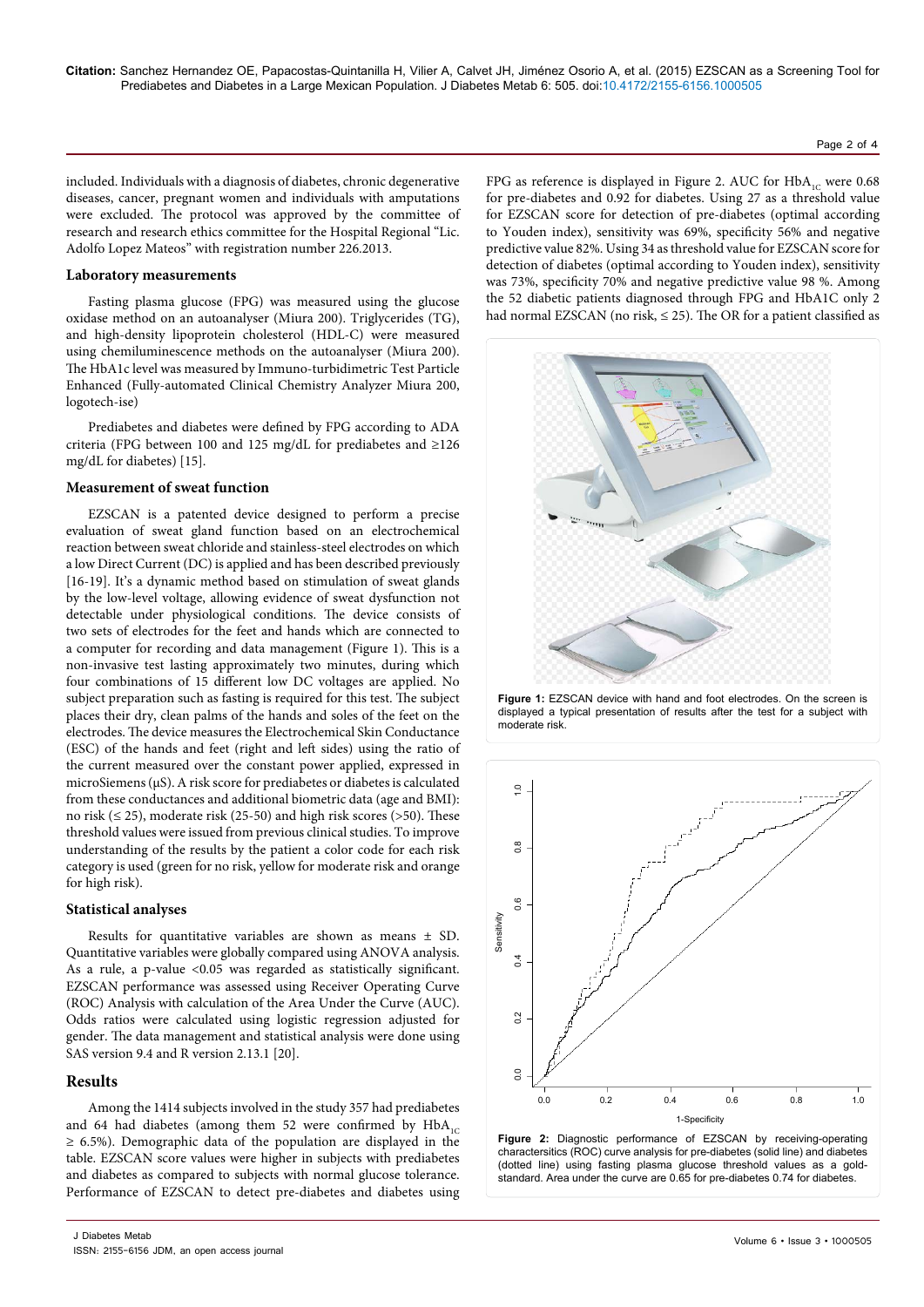#### Page 3 of 4

moderate risk with EZSCAN test as compared to a subject with no risk was 2.06 (1.59-2.67) to have pre-diabetes and 15.8 (3.8-65.5) to have diabetes. The OR for a patient classified as high risk was 4.32 (2.49- 7.50) for pre-diabetes and 18.3 (3.3-102.5) for diabetes as compared to a subject with no risk according to EZSCAN test (Table 1).

No adverse event or discomfort during and after measurement with EZSCAN was reported by any subject involved in the study.

## **Discussion**

This study evidenced that the EZSCAN negative predictive values for detection of pre-diabetes and diabetes were 82 and 98% respectively.

Similar studies have been performed in countries with a high prevalence of diabetes requiring a simple, quick and noninvasive method for screening of pre-diabetes and diabetes on large populations. In a study performed in China on more than 5800 subjects with a prevalence of pre-diabetes and diabetes of 21.9% and 17.5% respectively, Zhi Yang et al. showed that the optimal cut-off value for detection of pre-diabetes and diabetes was 30% for EZSCAN risk score [11]. Sensitivity was 73% for pre-diabetes and 81% for diabetes with specificities of 46 and 43% respectively. In another study performed in 876 subjects including 47% with impaired glucose metabolism the AUC of EZSCAN for detecting Impaired Glucose Metabolism (IGM) was 0.79 and with a cut-off of 40% EZSCAN score had a sensitivity of 80%, a specificity of 72% and a negative predictive value of 87% for the detection of IGM [10]. These two studies are in accordance with a previous study performed in India. Ramachandran et al. evidenced that EZSCAN had a sensitivity of 75% to detect diabetes and 70% to detect pre-diabetes in patients diagnosed through an oral glucose tolerance test [12].

According to the results observed in this study, the performances of EZSCAN and  $HbA_{1C}$  to detect pre-diabetes seem comparable while  $HbA_{1C}$  has a higher capacity to detect diabetes. Based on this and on the low number of false negatives for diabetes (2 out of 52 diagnosed by FPG and confirmed by  $HbA_{1C}$ ), EZSCAN – a quick, non-invasive and easy to perform test – could be suggested as a first screening test for metabolic diseases in large populations.  $HbA_{1C}$  is invasive, and requires time and cost to obtain the results; it would be performed only in subjects with moderate or high risk according to EZSCAN test results. This strategy would dramatically reduce costs avoiding performance of numerous useless  $HbA_{1C}$  tests whose individual cost is around \$20 US. There have been numerous attempts over the past 30 years to develop non-invasive methods to measure glucose or to use questionnaires/ scores based on anthropometric data or other parameters for prediabetes/diabetes risk assessment as a first diagnostic step [21]. The

|                                | <b>Whole population</b><br>$(n=1414)$ |
|--------------------------------|---------------------------------------|
| Age (yrs)                      | $44.7 \pm 6.8$                        |
| Male, $n\frac{9}{6}$           | 702 (49.6)                            |
| EZSCAN risk score (%)          | $29.8 \pm 10.7$                       |
| BMI (kg/m <sup>2</sup> )       | $28.6 \pm 4.5$                        |
| Waist circumference (cm)       | $95.5 \pm 11.0$                       |
| Hips circumference (cm)        | $103.5 \pm 10.1$                      |
| Fasting plasma glucose (mg/dl) | $98.3 \pm 25.6$                       |
| HDL (mg/dl)                    | $45.4 \pm 12.1$                       |
| Triglycerides (mg/dl)          | $169.4 \pm 101.8$                     |
| $HbA_{10}$ (%)                 | $6.2 \pm 1.1$                         |
| Data are Mean ± SD             |                                       |

**Table 1:** Characteristics of the study population (n=1414).

most successful approaches have been risk scores such as FINDRISC. A sensitivity rate of 67–84% and specificity rate of 61–67% for IGM have been reported from several studies [22,23]. Risk questionnaires are non-invasive, technically simple, and low cost with reasonable sensitivity and specificity; however, questions in a questionnaire can sometimes be interpreted incorrectly if researchers are not available to clarify those questions, and the result of a questionnaire may also be at risk of ''response bias''. Furthermore, questionnaires often take a considerable amount of time to complete and score. In comparison, the non-invasive EZSCAN is an objective test requiring no input from the subjects or operator, and the test takes only a couple of minutes to complete and provides immediate results with comparable sensitivity and specificity. The other approach is FPG; however it requires individuals to fast and has low sensitivity [24].

EZSCAN was well accepted by the patients, in accordance with previous study populations [13]. As results are quantitative and easy to understand they could also be used as a motivational tool for lifestyle improvement. An exercise study in Finland of individuals at cardiometabolic risk showed that subjects with higher weekly activity - i.e. with a greater improvement in lifestyle - experienced a greater decrease in EZSCAN risk score after 12 months [25]. The results of this last study were in line with small fiber recovery observed through skin biopsy performed in patients involved in a lifestyle improvement program [26]. In this way EZSCAN would be preferable for the followup of a patient to questionnaires that do not take into account rapid changes in lifestyle.

One important limit of our study is that FPG was used as reference. Oral glucose tolerance test (OGTT) would have been more suitable but could not be performed on such a large scale. The low percentage of diabetics in our population (around 4%) as compared to a percentage of 15-16% in the Mexican population could be explained by the recruitment in a centre where patients have good follow-up. It underlines the importance of prevention.

This study shows that EZSCAN—a simple, non-invasive, quick and quantitative method—could be used as a screening test for prediabetes or diabetes before more specific, specialized, and time-consuming tests such as 2-hour OGTT or  $HbA_{1C}$ . This will allow earlier detection of populations with high risk of developing or presenting diabetes, allowing implementation of preventive measures in this population.

#### **Acknowledgements**

We thank the Clinic detection and advanced diagnostic facilities for the recruitment of the sample used in this study.

#### **References**

- 1. International Diabetes Federation (2014) Diabetes Atlas (6thedtn). International Diabetes Federation, Brussels.
- 2. [Arredondo A, De Icaza E \(2011\) \[The cost of diabetes in Latin America:](http://www.ncbi.nlm.nih.gov/pubmed/21839907)  [evidence from Mexico\]. Value Health 14: S85-88.](http://www.ncbi.nlm.nih.gov/pubmed/21839907)
- 3. [Fowler MJ \(2008\) Microvascular and macrovascular complications of diabetes.](http://clinical.diabetesjournals.org/content/26/2/77.full)  [Clinical diabetes 26: 77-82.](http://clinical.diabetesjournals.org/content/26/2/77.full)
- 4. [Tesfaye S, Boulton AJ, Dyck PJ, Freeman R, Horowitz M, et al. \(2010\) Diabetic](http://www.ncbi.nlm.nih.gov/pubmed/20876709)  [neuropathies: update on definition, diagnostic criteria, estimation of severity](http://www.ncbi.nlm.nih.gov/pubmed/20876709)  [and treatments. Diabetes Care 33: 2285-2293.](http://www.ncbi.nlm.nih.gov/pubmed/20876709)
- 5. [Sumner CJ, Sheth S, Griffin JW, Cornblath DR, Polydefkis M \(2003\) The](http://www.ncbi.nlm.nih.gov/pubmed/12525727)  [spectrum of neuropathy in diabetes and impaired glucose tolerance. Neurology](http://www.ncbi.nlm.nih.gov/pubmed/12525727)  [60: 108-111.](http://www.ncbi.nlm.nih.gov/pubmed/12525727)
- 6. [Kannan MA, Sarva S, Kandadai RM, Paturi VR, Jabeen SA, et al. \(2014\)](http://www.ncbi.nlm.nih.gov/pubmed/25591680)  [Prevalence of neuropathy in patients with impaired glucose tolerance using](http://www.ncbi.nlm.nih.gov/pubmed/25591680)  [various electrophysiological tests. Neurol India 62: 656-661.](http://www.ncbi.nlm.nih.gov/pubmed/25591680)